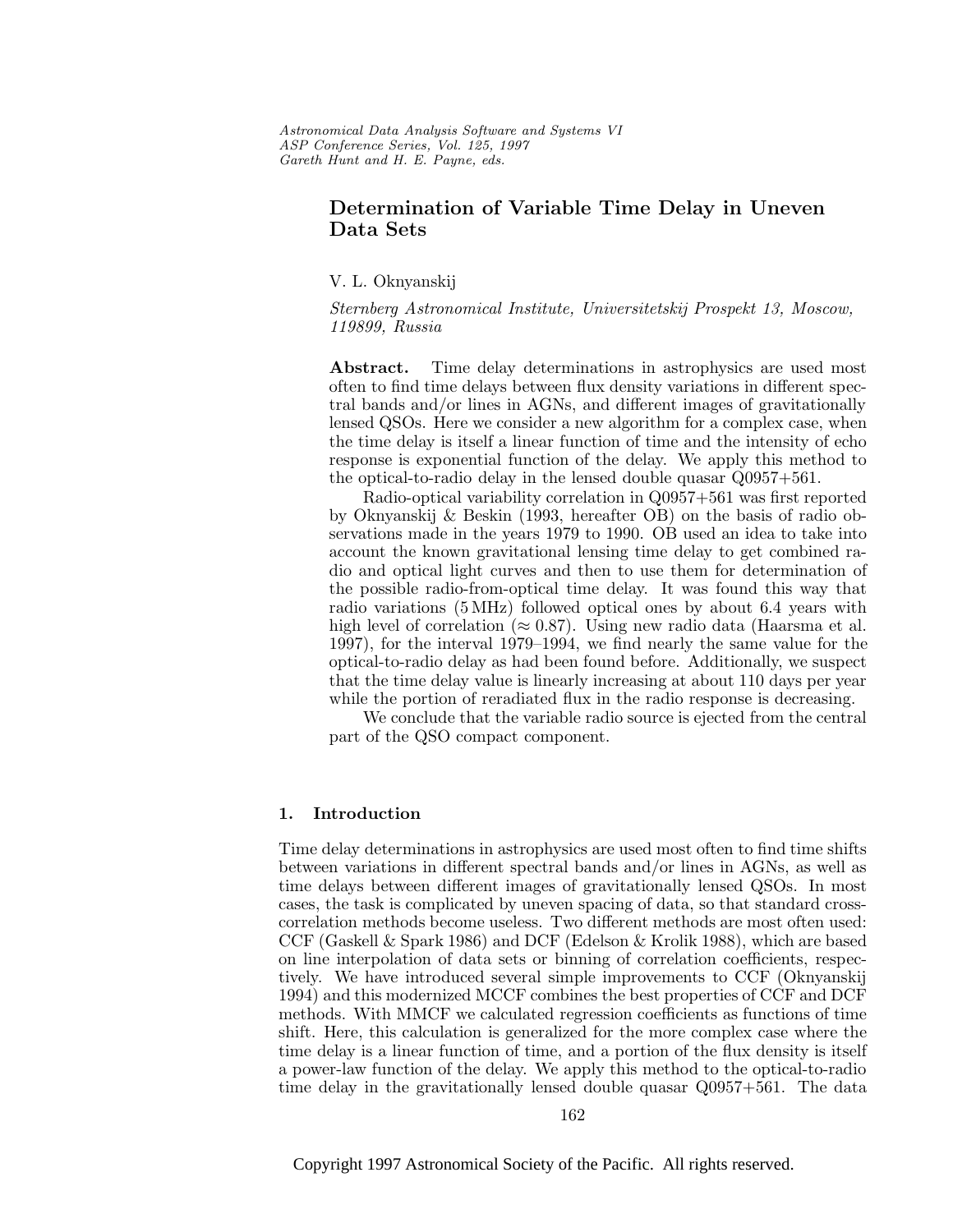sets used here were obtained to determine the gravitational lensing time delay  $\tau_{\circ}$ . Our results are nearly identical for values of  $\tau_{\circ}$  in the interval of 410–550 days. In the discussion below, we take  $\tau_{\text{o}} = 425$  days.

### **2. Method and Results**

Our method includes several steps, which are briefly explained below:

**Combined light curves.** We take the radio (Haarsma et al. 1997) and optical (Vanderriest et al. 1979; Schild & Thompson 1995) data sets for A and B images and determine (using MCCF) the line regression coefficients  $k(\tau)$ and  $m(\tau)$ . Then we transform  $A(t_i)$  values into the B image scale system for the known value of  $\tau_{\circ}$ :

$$
B'(t_i - \tau_o) = k(\tau_o) \cdot A(t_i) + m(\tau_o). \tag{1}
$$

We combine these values  $B'$  with the usual B ones, sorting by time. The resulting optical light curve was then smoothed by averaging in 200 day intervals with steps of 30 days. This accounts for the physical argument that radio sources should be bigger than optical ones. The value of 200 days for smoothing was taken as about optimal from the autocorrelation analysis of light curves.

**Correction for change of time delay and radio flux.** Taking the opticalto-radio time delay  $\tau_{or}$  to be a linear function of time, let V be the change of optical-to-radio time delay  $\tau_{or}$  per year. We fix some moment of time as  $t_0$ . It is attractive to choose  $t_0$  so that it falls near a strong maximum in the optical light curve (here J.D. 2445350), which obviously correlates with the high maximum in the radio light curve if take  $\tau_{\text{or}}(t_0) = 2370$  days. So we can calculate the needed correction:

$$
S(t) = \frac{V \cdot (t - t_0)}{365^d} \tag{2}
$$

to be added to dates in the optical light curves:

$$
t_i' = t_i + S(t_i) \tag{3}
$$

Assuming that a portion of radio flux decreases as a power-law function of time with exponent  $\alpha$ . We should also correct the optical flux for that fading before computing the cross-correlation function:

$$
I'_{op}(t'_i) = I_{op}(t_i) \cdot (1 + S(t_i)/2370^d)^{-\alpha}
$$
 (4)

- **Computing MCCFs.** We compute an array of MCCFs for combined radio and optical light curves, varying V and  $\alpha$ .
- **Map cross-correlation as a function of V and**  $\alpha$ **.** For points  $(V, \alpha)$  we map the MCCF values (see Figure 1). The best correlation occurs for  $V \approx 110$ days/year, and  $\alpha \approx 0.7$ .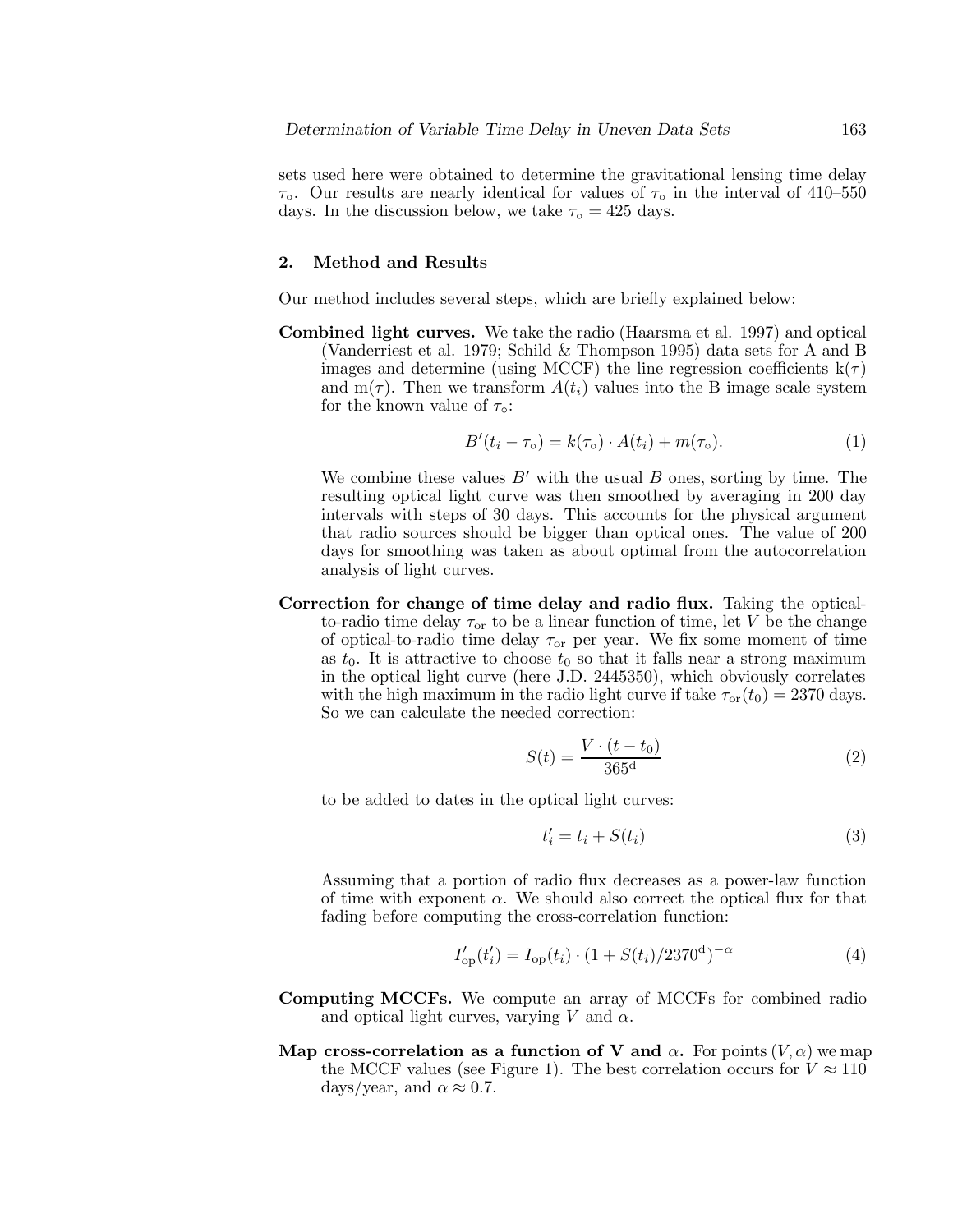164 *Oknyanskij*



Figure 1. Two-dimensional cross-correlation function (see text).

**Comparison of optical and radio light curves.** We correct the optical combined light curve using (3) and (4) with the parameters  $V = 110<sup>d</sup>$  and  $\alpha = 0.70$ , shift ahead by  $\tau_{or}(t_0) = 2370^d$ , and then fit to the radio data by analogy with (1). The corrected optical light curve is shown with with the radio light curves in Figure 2. Most features in both light curves coincide quite well. So the investigation supports our assumption on the lengthening of the optical-to-radio time delay. As a result we can give an expression for the optical-to-radio time delay as a linear function of time:

$$
\tau_{\text{or}} = 2370^{\text{d}} + 110^{\text{d}} \cdot \frac{(t - t_0)}{365^{\text{d}}} \tag{5}
$$

### **3. Conclusion**

We have calculated the time delay between radio and optical flux variations using a new method. In addition, we have investigated the possibilities that (1) there is a change of the time delay that is a linear function of time, and (2) the radio response has power-law dependence on the time delay value.

Finally, let us stress some additional consequences from our results:

- 1. For some objects, optical-to-radio time delays were probably not found because they were too long compared to the duration of monitoring program.
- 2. Optical-radio correlations may not have been recognized in some objects since the time delays as well as response functions probably were variable. This possibility has never been entertained before.